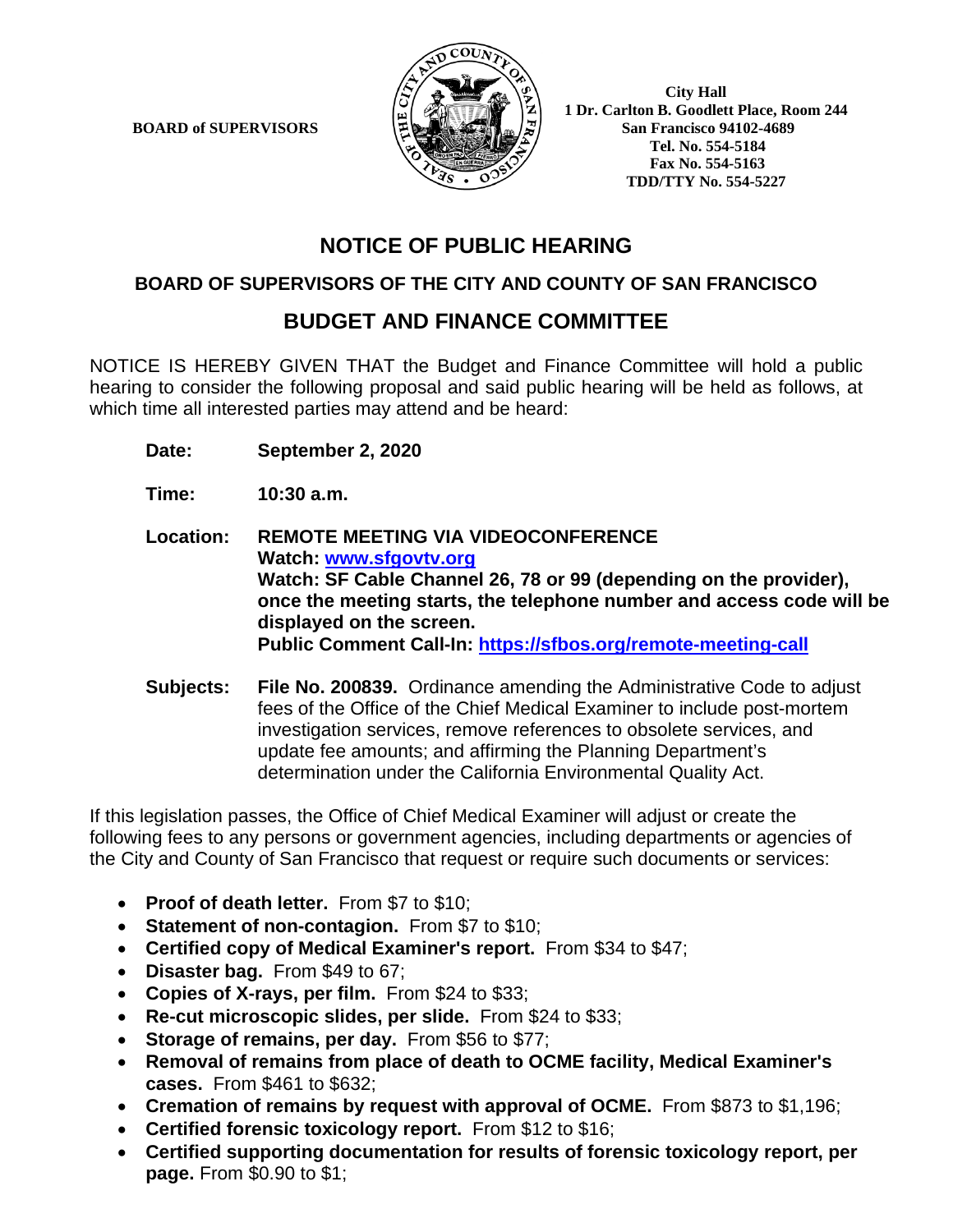- **Packaging and delivery of subpoenaed records to court.** From \$18 to \$23;
- **Specimen storage, per month.** From \$28 to \$38;
- **Expert testimony or consultation by OCME toxicologist (non-Ph.D.), per hour.** From \$282 to \$386\*\*;
- **Expert testimony or consultation by OCME toxicologist (Ph.D.), per hour.** From \$400 to \$548\*\*;
- **Expert testimony or consultation by OCME forensic pathologist, per hour.** From \$584 to \$800\*\*;
- **Expert testimony or consultation by OCME investigator, per hour.** From \$282 to \$386\*\*;
- **Drug screening in blood or urine by GC/MS** (gas chromatography with mass spectrometry)**.** From \$1,200 to \$1,644;
- **Drug confirmation in urine, per drug.** From \$300 to \$411;
- **Drug confirmation and quantitation in blood, per drug.** From \$300 to \$411;
- **Drug screening in gastric contents or tissue by GC/MS.** From \$1,500 to \$2,056;
- **Drug confirmation in gastric contents or tissue, per drug.** From \$400 to \$548;
- **Date rape drug screening in urine.** From \$1,200 to \$1,644;
- **Date rape drug confirmation in urine, per drug.** From \$300 to \$411;
- **Drug screening and confirmation in hair, per hair specimen.** From \$4,000 to \$5,481;
- **Decedent's property mailing fee.** From \$40 to \$55;
- **Histology service, including embedding, cutting, routine H & E staining and coverslipping, per 4 cassettes.** From \$120 to \$164;
- **Forensic alcohol analysis, per case.** From \$160 to \$100;
- **Drug screening and confirmation in nails, per nail specimen.** From \$1,143 to \$1,566;
- **Preparation of specimen for shipment or release.** From \$60 to \$75;
- **Postmortem Comprehensive Drug Analysis:** \$360;
- **Postmortem Comprehensive Expanded Drug Analysis:** \$525;
- **Postmortem Comprehensive Drug and Alcohol Analysis**: \$400;
- **Postmortem Comprehensive Expanded Drug and Alcohol Analysis:** \$525;
- **Postmortem Carbon Monoxide Analysis:** \$95;
- **Postmortem Biochemistry (Electrolytes) Analysis:** \$95.

\*\* Travel and accommodation charges will be the responsibility of the requesting party.

On March 17, 2020, the Board of Supervisors authorized their Board and Committee meetings to convene remotely and allow for remote public comment due to the Coronavirus-19 pandemic. Therefore, Board of Supervisors meetings that are held through videoconferencing will allow remote public comment. Visit the SFGovTV website (www.sfgovtv.org) to stream the live meetings or watch them on demand.

### **PUBLIC COMMENT CALL-IN**

**WATCH:** SF Cable Channel 26, 78 or 99 (depending on the provider), once the meeting starts, and the telephone number and access code will be displayed on the screen; or

**VISIT: https://sfbos.org/remote-meeting-call**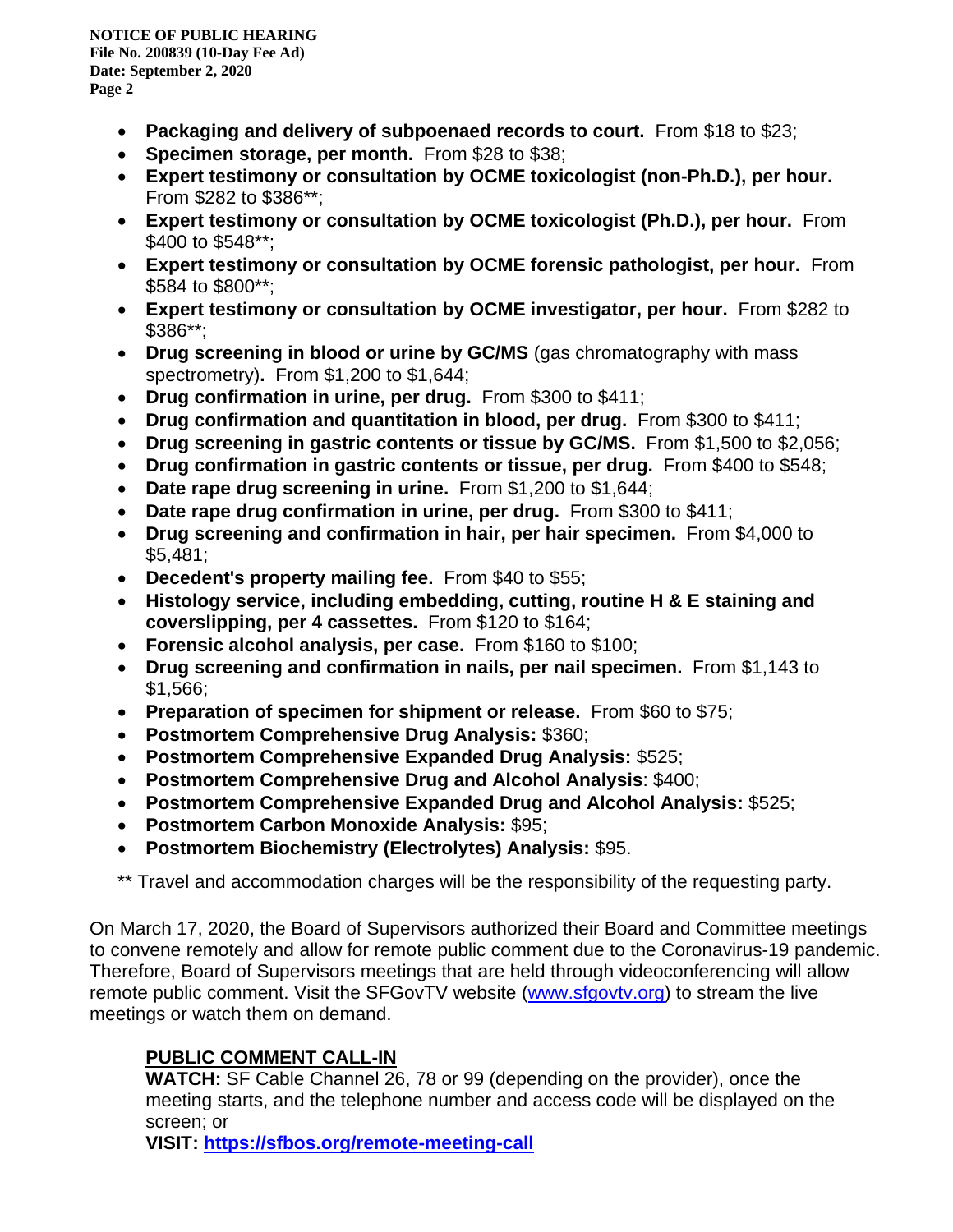**NOTICE OF PUBLIC HEARING File No. 200839 (10-Day Fee Ad) Date: September 2, 2020 Page 3**

Please visit the Board's website (https://sfbos.org/city-board-response-covid-19) regularly to be updated on the City's response to COVID-19 and how the legislative process may be impacted.

In accordance with Administrative Code, Section 67.7-1, persons who are unable to attend the hearing on this matter may submit written comments prior to the time the hearing begins. These comments will be made as part of the official public record in this matter and shall be brought to the attention of the Board of Supervisors. Written comments should be addressed to Angela Calvillo, Clerk of the Board, City Hall, 1 Dr. Carlton B. Goodlett Place, Room 244, San Francisco, CA, 94102 or sent via email (board.of.supervisors@sfgov.org). Information relating to this matter is available in the Office of the Clerk of the Board or the Board of Supervisors' Legislative Research Center (https://sfbos.org/legislative-research-center-lrc). Agenda information relating to this matter will be available for public review on Friday, August 28, 2020.

For any questions about this hearing, please contact the Assistant Clerk for the Budget and Finance Committee:

Linda Wong (Linda.Wong@sfgov.org) - (415) 554-7719)

*Please Note: The Department is open for business, but employees are working from home. Please allow 48 hours for us to return your call or email.*

Angela Calvillo Clerk of the Board of Supervisors City and County of San Francisco

DATED/POSTED: August 21, 2020 PUBLISHED: August 23 and 28, 2020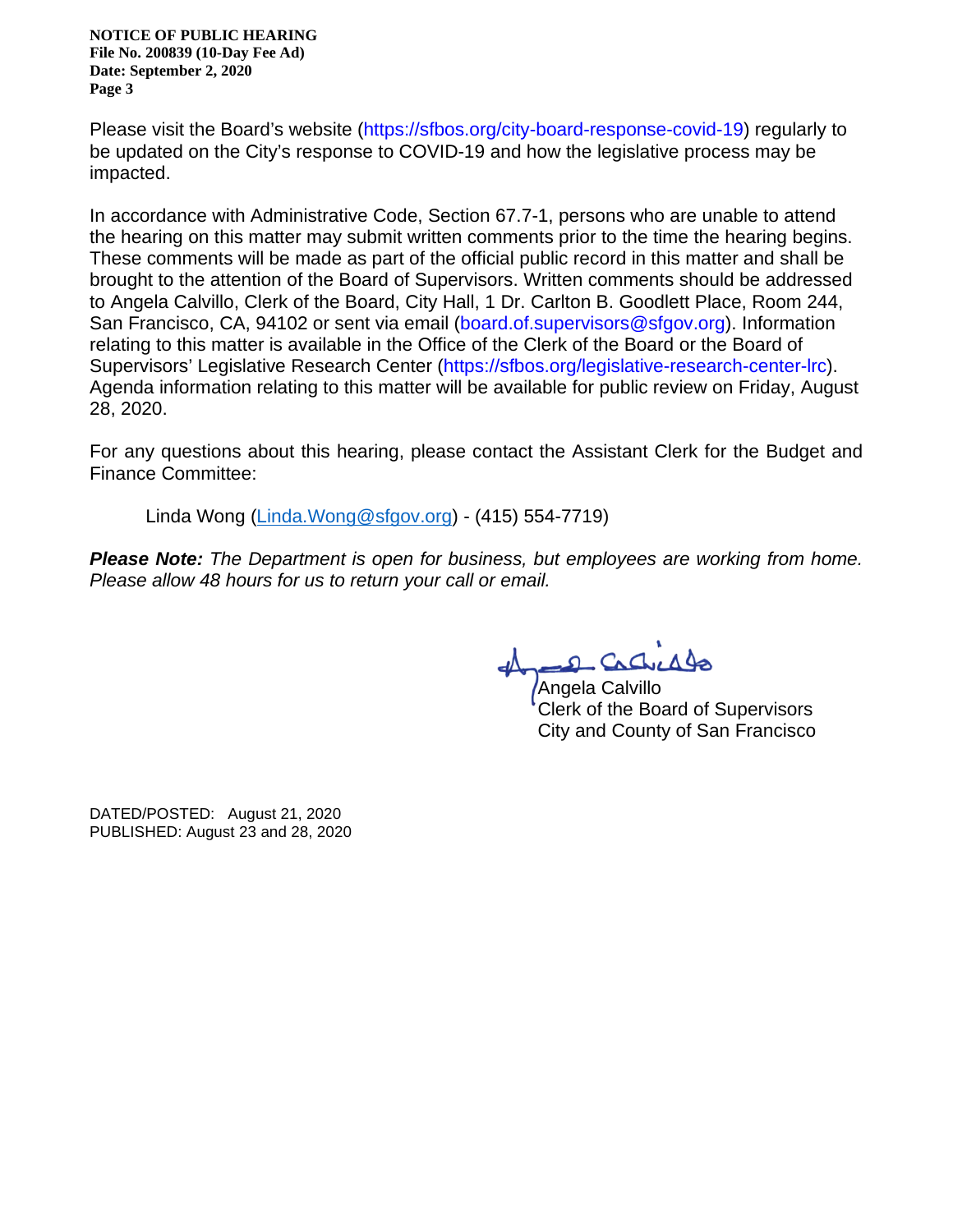#### **CALIFORNIA NEWSPAPER SERVICE BUREAU**

#### **D A I L Y J O U R N A L C O R P O R A T I O N**

Mailing Address : 915 E FIRST ST, LOS ANGELES, CA 90012 Telephone (800) 788-7840 / Fax (800) 464-2839 Visit us @ www.LegalAdstore.com

LINDA WONG CCSF BD OF SUPERVISORS (OFFICIAL NOTICES) 1 DR CARLTON B GOODLETT PL #244 SAN FRANCISCO, CA 94102

### **COPY OF NOTICE**

 GPN GOVT PUBLIC NOTICE Notice Type:

Ad Description

LW - File No. 200839 - Medical Examiner Fee Ad - 9/2 BFC Meeting

FRANCISCO EXAMINER. Thank you for using our newspaper. Please read<br>this notice carefully and call us with ny corrections. The Proof of Publication To the right is a copy of the notice you sent to us for publication in the SAN FRANCISCO EXAMINER. Thank you for using our newspaper. Please read will be filed with the County Clerk, if required, and mailed to you after the last date below. Publication date(s) for this notice is (are):

08/23/2020 , 08/28/2020

The charge(s) for this order is as follows. An invoice will be sent after the last date of publication. If you prepaid this order in full, you will not receive an invoice.

Publication Total

\$1532.25

EXM# 3392377

\$1532.25 of death letter. From \$7 to **NOTICE OF REGULAR MEETING SAN FRAN-CISCO BOARD OF SUPERVISORS BUDGET AND FINANCE COMMIT-TEE SEPTEMBER 2, 2020 - 10:30 AM REMOTE MEETING VIA VIDEOCON-FERENCE WATCH: www.sfgovtv.org WATCH: SF Cable Channel 26, 78 or 99 (depending on the provider) once the meeting starts, the telephone number and access code will be displayed on the screen. PUBLIC COMMENT CALL-IN: https://sfbos.org/remotemeeting-call**<br>
NOTICE IS HEREBY GIVEN<br>
THAT the Budget and<br>
Finance Committee will hold a public hearing to consider the following proposal: File No. 200839. Ordinance amending the Administrative Code to adjust fees of the Office of the Chief Medical Examiner to include postmortem investigation services, remove references to obsolete services, and update fee amounts; and affirming the Planning Department's determination under the California Environmental Quality Act. If this legislation passes, the Office of Chief Medical nenias or agentes or are city<br>and County of San Francisco<br>that request or require such<br>documents or services: Proof<br>of death letter. From \$7 to<br>social documents or services: Proof<br>contagion. From \$7 to \$10;<br>Certified copy \$461 to \$632; Cremation of<br>remains by request with<br>approval of OCME. From<br>\$873 to \$1,196; Certified forem \$12 to \$16; Certified<br>supporting documentation for<br>results of forensic toxicology<br>report, per page. From \$0.90<br>to \$1; Packaging and<br>delivery of subpoenaed<br>records to court. From \$18 to<br>records to court. From \$18 \$23; Specimen storage, per month. From \$28 to \$38; Expert testimony or<br>consultation by OCME<br>toxicologist (non-Ph.D.), per<br>hour. From \$282 to \$386\*\*;

Expert testimony or<br>consultation by OCME<br>coxicologist (Ph.D.), per hour.<br>Trom \$400 to \$548<sup>++</sup>; Expert testimony or consultation by<br>OCME forensic pathologist,<br>SES of the forensic pathologist,<br>SS80<sup>++</sup>; Expert testimony or<br> per drug. From \$300 to \$411; Drug confirmation and quantitation in blood, per drug. From \$300 to \$411; Drug screening in gastric contents or tissue by GC/MS. From \$1,500 to \$2,056; Drug confirmation in<br>gastric contents or tissue,<br>per drug. From \$400 to<br>screening in unine. From \$400 to<br>screening in unine. From \$300 to<br>screening in unine. From \$300 to<br>screening in unine. Then \$1,000 to<br>diffuse requesting party. On March 17, 2020, the Board of Supervisors authorized their Board and Committee meetings to convene remotely and allow for remote public comment due<br>to the Coronavirus-19<br>pandemic. Therefore, Board<br>of Supervisors meetings that<br>are held through videoconferencing will allow remote public comment. Visit the SFGovTV website SFGovTV visit the<br>SFGovTV website<br>(www.sfgovtv.org) to stream